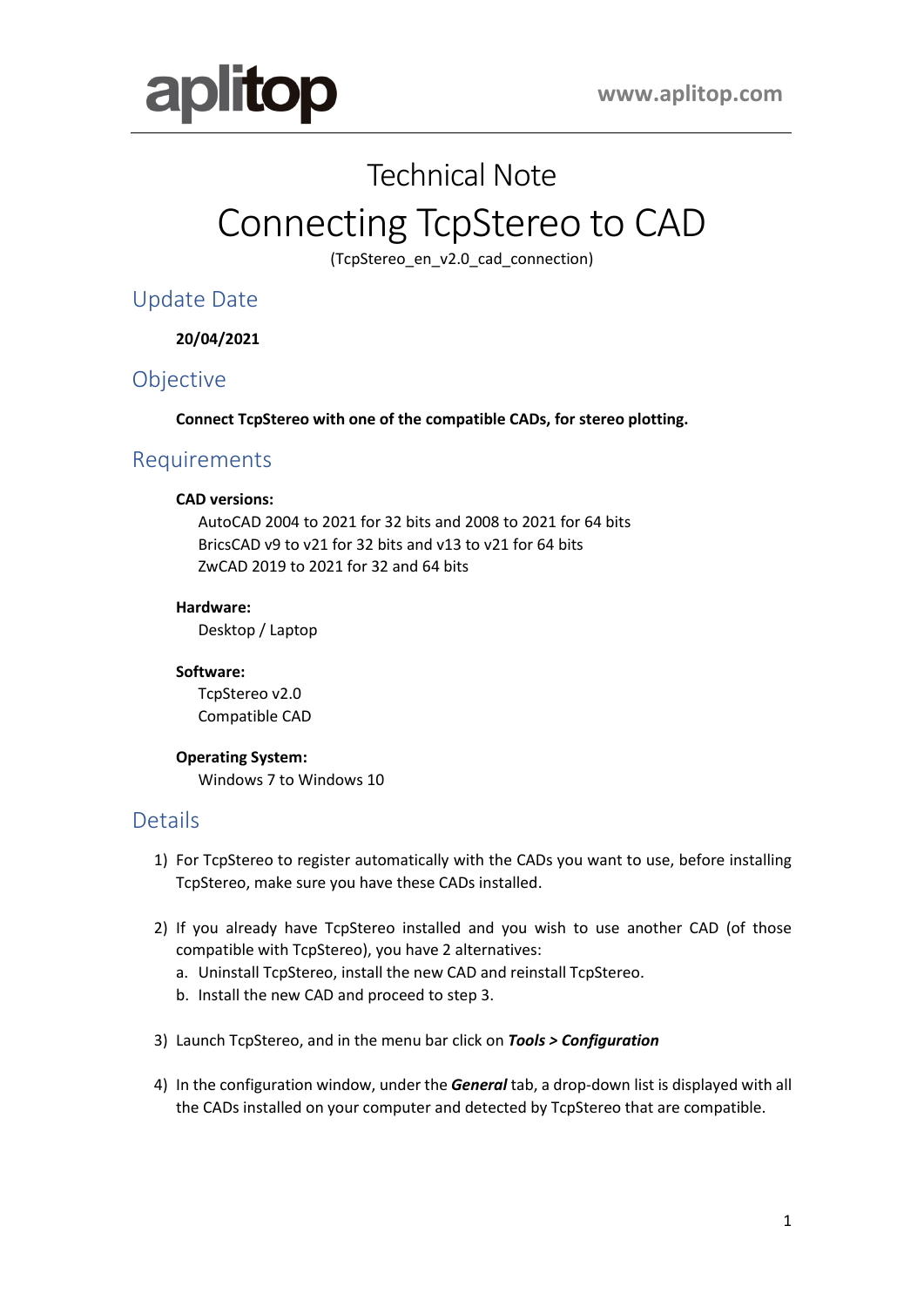## **plitop a**

| Configuration                                               |                |                                        |                          |              |                            | ×                                                                          |  |
|-------------------------------------------------------------|----------------|----------------------------------------|--------------------------|--------------|----------------------------|----------------------------------------------------------------------------|--|
|                                                             |                |                                        |                          |              |                            | General Keyboard (1) Keyboard (2) Speed Cursor CAD editor Anaglyph (Color) |  |
|                                                             | Language       |                                        |                          |              |                            |                                                                            |  |
|                                                             | Language       | English                                |                          | $\checkmark$ |                            |                                                                            |  |
|                                                             | Stereo Viewer  |                                        |                          |              |                            |                                                                            |  |
| <b>CAD</b> version<br>Auto change model<br>ZWCAD 2020 (x64) |                |                                        |                          |              |                            |                                                                            |  |
|                                                             | Memory use     | AutoCAD 2013 (x64)<br>ZWCAD 2020 (x64) |                          |              |                            |                                                                            |  |
|                                                             | System memory: | ZWCAD 2021 (x64)                       | 32731 MB                 |              |                            |                                                                            |  |
| Available memory:                                           |                |                                        | 22793 MB                 |              |                            |                                                                            |  |
| 9938 MB<br>Total memory used :                              |                |                                        |                          |              |                            |                                                                            |  |
|                                                             |                | Program memory used: 19 MB             |                          |              |                            |                                                                            |  |
|                                                             | Max: 95%       | $\sim$ 1 $\,$<br>$\mathbb{R}^n$        | $\sim 10^{-1}$<br>$\sim$ | $\mathbb{R}$ | $\mathbb{R}^n$ .<br>$\sim$ | $\mathbb{I}$<br>$\mathbb{I}$                                               |  |
|                                                             |                |                                        |                          |              |                            |                                                                            |  |
|                                                             |                |                                        |                          |              |                            |                                                                            |  |
|                                                             |                |                                        |                          |              |                            |                                                                            |  |
|                                                             |                |                                        |                          |              | OK                         | Cancel                                                                     |  |
|                                                             |                |                                        |                          |              |                            |                                                                            |  |

- 5) Select the CAD you want to use and click OK.
- 6) In TcpStereo create a new project or open an existing project. If you do not have the data to create a new one, you can open one of the sample projects that are installed with the application.
- 7) Once the project is open, click on the *CAD* button in the TcpStereo toolbar. After a few seconds, the CAD application of your choice should open, and if the application was registered correctly during installation, a small window should also appear to interface between TcpStereo and the CAD:

| Aplitop TcpStereo |        |
|-------------------|--------|
| Auto centering    | Layers |

- 8) If the CAD application does not start, please contact Aplitop's support service.
- 9) If the CAD starts, but the small interconnection window is not displayed, follow the process below:
	- a. In AutoCAD:
		- Type in the AutoCAD command line the command *ARX*.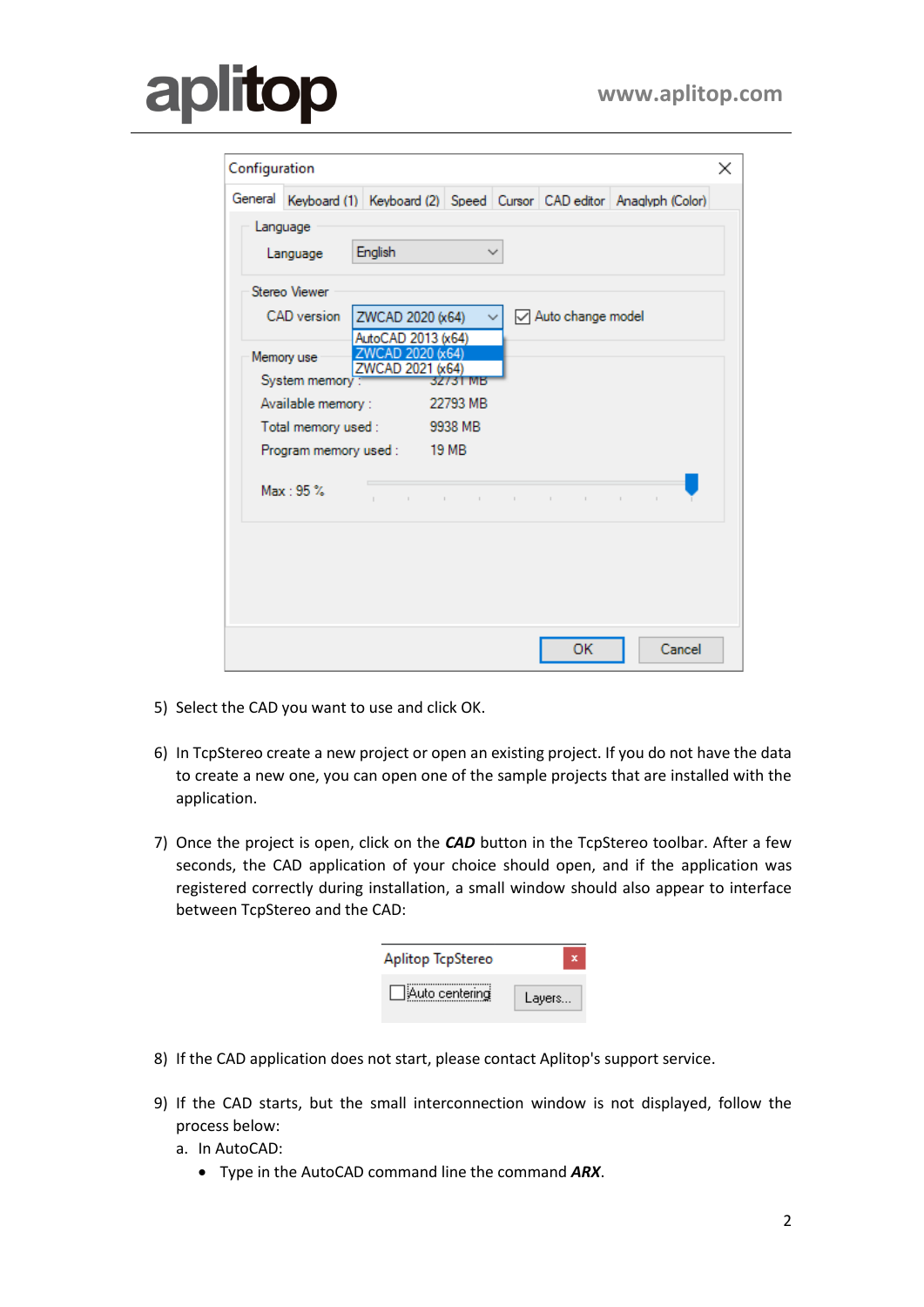

- Then type on the command line the option *Load*.
- In the ARX file selection window displayed by AutoCAD, navigate to the CAD subfolder of TcpStereo, which defaults to:

C:\Program Files (x86)\Aplitop\TcpStereo\CAD

• The file to be selected is called *AplitopTcpStereo.ARX* and can be found in the corresponding sub-folder according to the following table:

| <b>VERSION</b> | <b>PLATFORM</b> | <b>SUBFOLDER</b> |
|----------------|-----------------|------------------|
| 2004 (R16.0)   | x86             | r16              |
| 2005 (R16.1)   | x86             | r16              |
| 2006 (R16.2)   | x86             | r16              |
| 2007 (R17.0)   | x86             | r17              |
| 2008 (R17.1)   | x86             | r17              |
| 2008 (R17.1)   | x64             | r17.1x64         |
| 2009 (R17.2)   | x86             | r17              |
| 2009 (R17.2)   | x64             | r17.1x64         |
| 2010 (R18.0)   | x86             | r18              |
| 2010 (R18.0)   | x64             | r18x64           |
| 2011 (R18.1)   | x86             | r18              |
| 2011 (R18.1)   | x64             | r18x64           |
| 2012 (R18.2)   | x86             | r18              |
| 2012 (R18.2)   | x64             | r18x64           |
| 2013 (R19.0)   | x86             | r19              |
| 2013 (R19.0)   | x64             | r19x64           |
| 2014 (R19.1)   | x86             | r19              |
| 2014 (R19.1)   | x64             | r19x64           |
| 2015 (R20.0)   | x86             | r20              |
| 2015 (R20.0)   | x64             | r20x64           |
| 2016 (R20.1)   | x86             | r20              |
| 2016 (R20.1)   | x64             | r20x64           |
| 2017 (R21.0)   | x86             | r21              |
| 2017 (R21.0)   | x64             | r21x64           |
| 2018 (R22.0)   | x86             | r22              |
| 2018 (R22.0)   | x64             | r22x64           |
| 2019 (R23.0)   | x86             | r23              |
| 2019 (R23.0)   | x64             | r23x64           |
| 2020 (R23.1)   | x86             | r23              |
| 2020 (R23.1)   | x64             | r23x64           |
| 2021 (R24.0)   | x64             | r24x64           |

b. In BricsCAD:

- Type in the BricsCAD command line the command *APPLOAD*.
- In the load file window displayed by BricsCAD, click on the button to add a new application file.
- In the file selection window displayed by BricsCAD, go to the CAD subfolder of TcpStereo, which is by default:

C:\Program Files (x86)\Aplitop\TcpStereo\CAD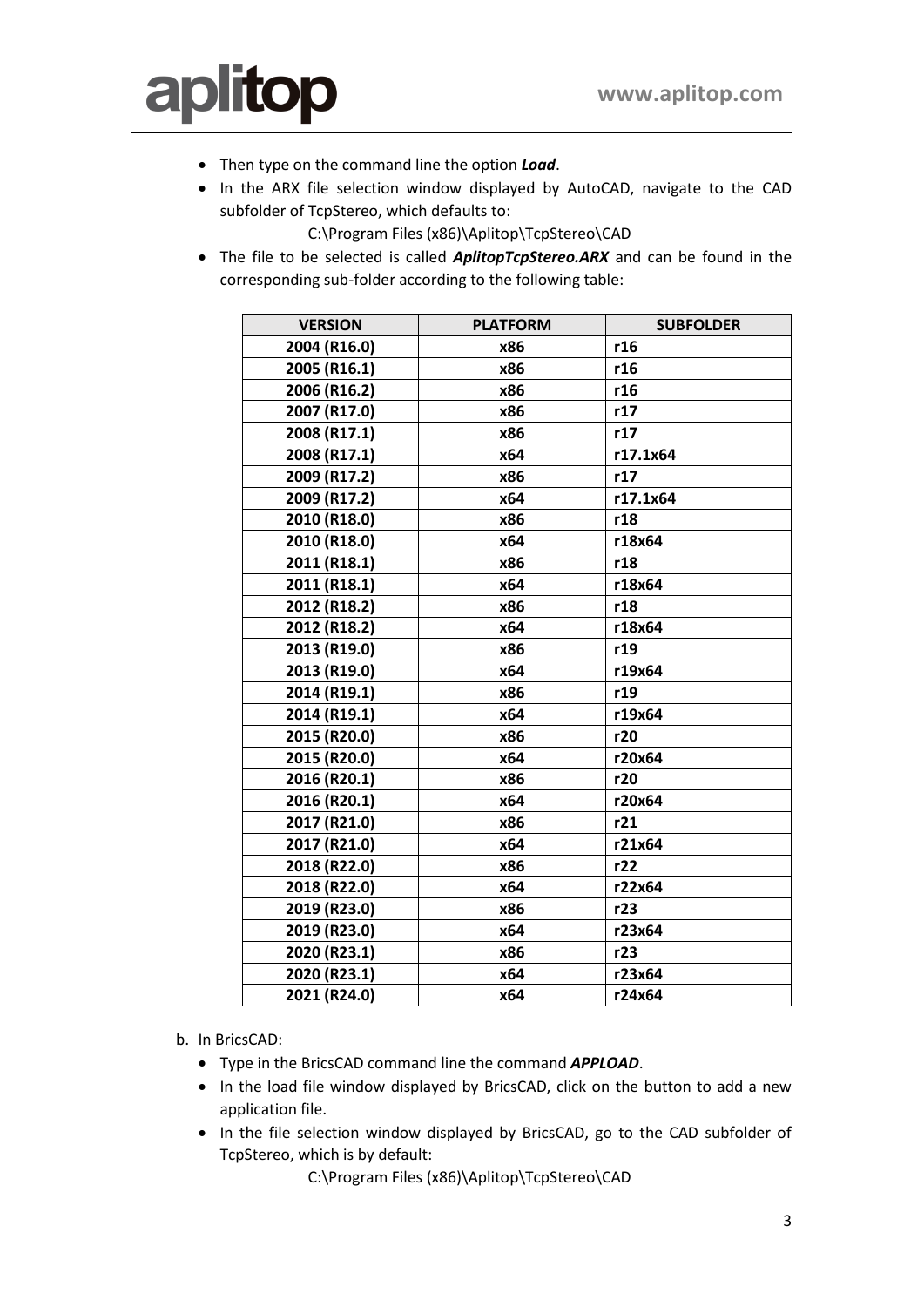

• The file to be selected has the name *AplitopTcpStereo.DLL* and can be found in the corresponding subfolder according to the following table:

| <b>VERSION</b> | <b>PLATFORM</b> | <b>SUBFOLDER</b> |
|----------------|-----------------|------------------|
| 9              | x86             | bricscad9        |
| 10             | x86             | bricscad10       |
| 11             | x86             | bricscad11       |
| 12             | x86             | bricscad12       |
| 13             | x86             | bricscad13       |
| 13             | x64             | bricscad13x64    |
| 14             | x86             | bricscad14       |
| 14             | x64             | bricscad14x64    |
| 15             | x86             | bricscad15       |
| 15             | x64             | bricscad15x64    |
| 16             | x86             | bricscad16       |
| 16             | x64             | bricscad16x64    |
| 17             | x86             | bricscad17       |
| 17             | x64             | bricscad17x64    |
| 18             | x86             | bricscad18       |
| 18             | x64             | bricscad18x64    |
| 19             | x86             | bricscad19       |
| 19             | x64             | bricscad19x64    |
| 20             | x86             | bricscad20       |
| 20             | x64             | bricscad20x64    |
| 21             | x64             | bricscad21x64    |

- c. In ZwCAD:
	- Type in the ZwCAD command line the command *APPLOAD*.
	- In the load file window displayed by ZwCAD, click on the add file button.
	- In the file selection window displayed by ZwCAD, go to the CAD subfolder of TcpStereo, which by default is:

C:\Program Files (x86)\Aplitop\TcpStereo\CAD

• The file to be selected has the name *AplitopTcpStereo.ZRX* and can be found in the corresponding subfolder according to the following table:

| <b>VERSION</b> | <b>PLATFORM</b> | <b>SUBFOLDER</b> |
|----------------|-----------------|------------------|
| 2019           | x86             | zwcad19          |
| 2019           | x64             | zwcad19x64       |
| 2020           | x86             | zwcad20          |
| 2020           | x64             | zwcad20x64       |
| 2021           | x86             | zwcad21          |
| 2021           | x64             | zwcad21x64       |

10) Once the *AplitopTcpStereo* file is loaded, the CAD should show the small window for interfacing with TcpStereo. If not, try closing the TcpStereo application, reopen it and click on the *CAD* button.